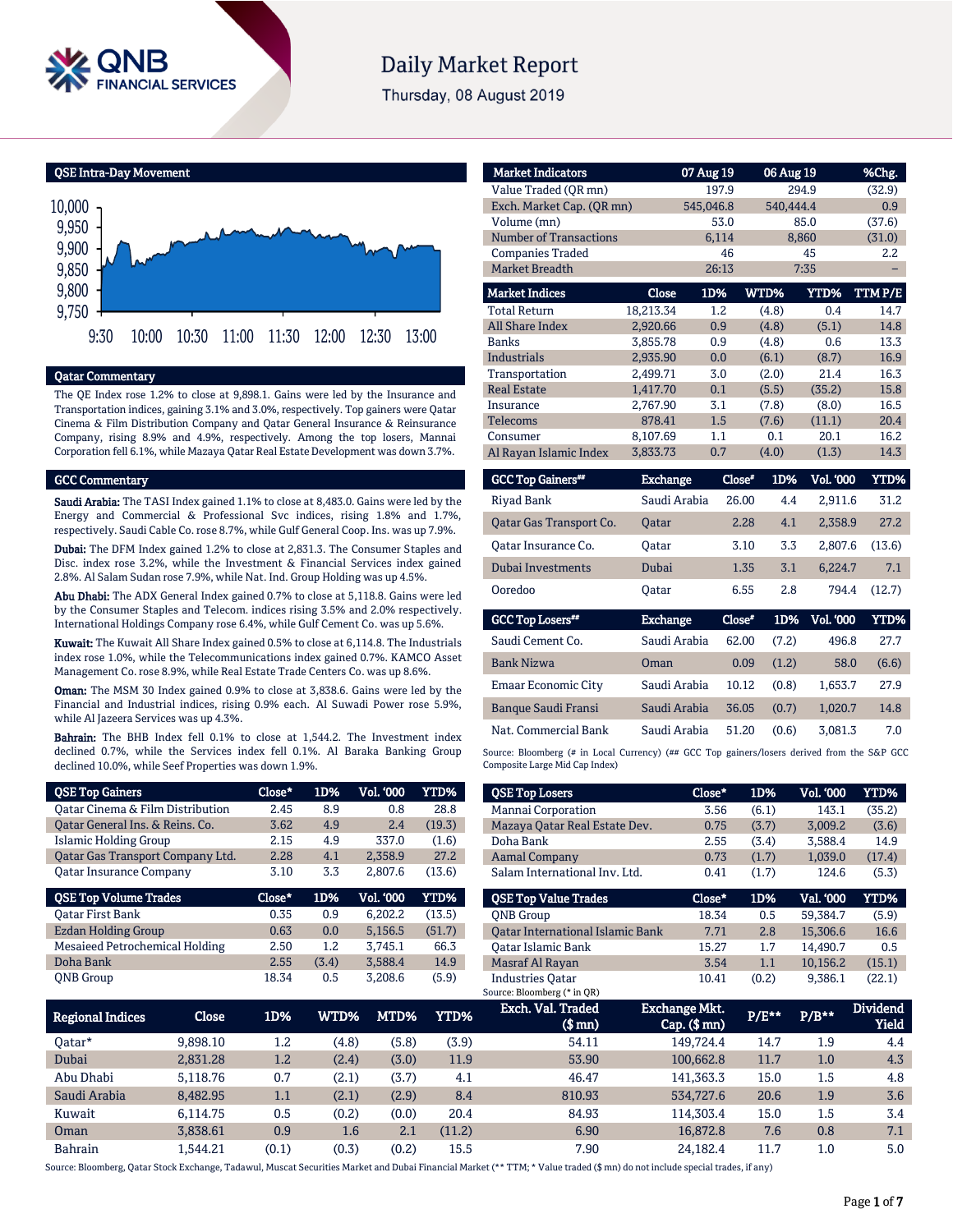#### Qatar Market Commentary

- The QE Index rose 1.2% to close at 9,898.1. The Insurance and Transportation indices led the gains. The index rose on the back of buying support from Qatari shareholders despite selling pressure from GCC and non-Qatari shareholders.
- Qatar Cinema & Film Distribution Company and Qatar General Insurance & Reinsurance Company were the top gainers, rising 8.9% and 4.9%, respectively. Among the top losers, Mannai Corporation fell 6.1%, while Mazaya Qatar Real Estate Development was down 3.7%.
- Volume of shares traded on Wednesday fell by 37.6% to 53.0mn from 85.0mn on Tuesday. Further, as compared to the 30-day moving average of 60.8mn, volume for the day was 12.8% lower. Qatar First Bank and Ezdan Holding Group were the most active stocks, contributing 11.7% and 9.7% to the total volume, respectively.

| <b>Overall Activity</b>    | Buy %* | Sell %* | Net (QR)        |
|----------------------------|--------|---------|-----------------|
| Oatari Individuals         | 25.82% | 26.35%  | (1,043,868.51)  |
| <b>Oatari Institutions</b> | 22.23% | 15.12%  | 14,070,547.12   |
| Oatari                     | 48.05% | 41.47%  | 13,026,678.62   |
| <b>GCC</b> Individuals     | 1.50%  | 0.63%   | 1,726,855.67    |
| <b>GCC</b> Institutions    | 1.46%  | 3.84%   | (4,701,122.82)  |
| <b>GCC</b>                 | 2.96%  | 4.47%   | (2,974,267.15)  |
| Non-Oatari Individuals     | 10.27% | 8.43%   | 3.635.310.09    |
| Non-Oatari Institutions    | 38.72% | 45.64%  | (13,687,721.56) |
| Non-Oatari                 | 48.99% | 54.07%  | (10,052,411.47) |

Source: Qatar Stock Exchange (\* as a % of traded value)

### Earnings Releases and Global Economic Data

#### Earnings Releases

| <b>Company</b>                            | <b>Market</b>  | Currency   | Revenue (mn)<br>202019 | % Change<br>YoY   | <b>Operating Profit</b><br>(mn) 2Q2019 | % Change<br>YoY          | Net Profit<br>(mn) 2Q2019 | % Change<br>YoY |
|-------------------------------------------|----------------|------------|------------------------|-------------------|----------------------------------------|--------------------------|---------------------------|-----------------|
| Allied Cooperative Insurance Group        | Saudi Arabia   | <b>SR</b>  | 130.6                  | 14.4%             | $\overline{\phantom{0}}$               | $\overline{\phantom{0}}$ | 1.1                       | N/A             |
| Nama Chemicals Co.                        | Saudi Arabia   | <b>SR</b>  | 134.2                  | $-17.3%$          | 2.4                                    | $-91.7%$                 | $-1.0$                    | N/A             |
| <b>Gulf General Cooperative Insurance</b> | Saudi Arabia   | <b>SR</b>  | 51.1                   | $-29.6%$          | ۳                                      |                          | 1.9                       | $-36.7%$        |
| <b>SATORP</b>                             | Saudi Arabia   | <b>SR</b>  | 10,055.2               | $-20.5%$          | $-182.2$                               | N/A                      | $-474.9$                  | N/A             |
| United Cooperative Assurance Co.          | Saudi Arabia   | <b>SR</b>  | 86.2                   | $-2.9%$           | $\overline{\phantom{0}}$               | $\overline{\phantom{0}}$ | 2.2                       | 81.4%           |
| Alandalus Property Co.                    | Saudi Arabia   | <b>SR</b>  | 42.3                   | 2.5%              | 25.4                                   | 13.1%                    | 15.1                      | 24.4%           |
| Saudi Chemical Co.                        | Saudi Arabia   | <b>SR</b>  | 778.4                  | 19.1%             | 49.3                                   | 27.1%                    | 30.9                      | 11.2%           |
| Saudi Marketing Co.                       | Saudi Arabia   | <b>SR</b>  | 402.5                  | 0.4%              | 12.5                                   | N/A                      | 3.8                       | N/A             |
| Emaar The Economic City                   | Saudi Arabia   | <b>SR</b>  | 210.0                  | $-13.9%$          | $-99.0$                                | N/A                      | $-115.0$                  | N/A             |
| National Gypsum Co.                       | Saudi Arabia   | <b>SR</b>  | 12.5                   | $-20.3%$          | $-1.8$                                 | N/A                      | $-1.9$                    | N/A             |
| Middle East Healthcare Co.                | Saudi Arabia   | <b>SR</b>  | 353.2                  | 2.0%              | 7.6                                    | $-76.1%$                 | 12.3                      | $-64.2%$        |
| Gulfa Mineral Water & Processing          | Dubai          | <b>AED</b> | 5.5                    | $-27.4%$          | $\overline{\phantom{0}}$               | -                        | $-1.5$                    | N/A             |
| <b>Union Properties</b>                   | Dubai          | <b>AED</b> | 104.6                  | $-15.5%$          | $\overline{\phantom{0}}$               | $\overline{\phantom{0}}$ | $-84.1$                   | N/A             |
| Abu Dhabi National Takaful Co.            | Abu Dhabi      | <b>AED</b> | 133.7                  | 52.6%             | -                                      | -                        | 4.9                       | $-8.8%$         |
| Reem Investments*                         | Abu Dhabi      | <b>AED</b> | 8.8                    | $-6.7%$           | $\overline{\phantom{0}}$               | $\overline{\phantom{0}}$ | 211.3                     | $-15.1%$        |
| Solidarity Bahrain                        | <b>Bahrain</b> | <b>BHD</b> | -                      | $\qquad \qquad -$ | -                                      | -                        | 1.3                       | 11.4%           |
| <b>Bahrain Duty Free Shop Complex</b>     | <b>Bahrain</b> | <b>BHD</b> | 8.9                    | 1.2%              | 1.5                                    | 1.2%                     | 1.7                       | $-8.6%$         |
| Investcorp Bank**                         | <b>Bahrain</b> | <b>BHD</b> | 465.0                  | 2.4%              | -                                      | -                        | 131.0                     | 4.8%            |
| Delmon Poultry Company                    | Bahrain        | <b>BHD</b> | 4.0                    | $-3.9%$           | $\qquad \qquad -$                      | $\qquad \qquad -$        | 0.1                       | $-57.3%$        |
| <b>United Gulf Investment Corporation</b> | <b>Bahrain</b> | <b>BHD</b> | 8.7                    | $-21.4%$          | ۳                                      | ۰                        | $-0.7$                    | 24.8%           |

Source: Company data, DFM, ADX, MSM, TASI, BHB. (\*Financials for 6M2019, \*\*Financials for FY2018-19)

#### Global Economic Data

| <b>Date</b> | Market  | <b>Source</b> '                | Indicator                           | Period   | Actual  | <b>Consensus</b>         | <b>Previous</b> |
|-------------|---------|--------------------------------|-------------------------------------|----------|---------|--------------------------|-----------------|
| 08/07       | US      | Mortgage Bankers Association   | <b>MBA Mortgage Applications</b>    | 2-August | 5.3%    | $\overline{\phantom{0}}$ | $-1.4%$         |
| 08/07       | Germany | Deutsche Bundesbank            | <b>Industrial Production SA MoM</b> | June     | $-1.5%$ | $-0.5%$                  | 0.1%            |
| 08/07       | Germany | Bundesministerium fur Wirtscha | Industrial Production WDA YoY       | June     | $-5.2%$ | $-3.1%$                  | $-3.7\%$        |

Source: Bloomberg (s.a. = seasonally adjusted; n.s.a. = non-seasonally adjusted; w.d.a. = working day adjusted)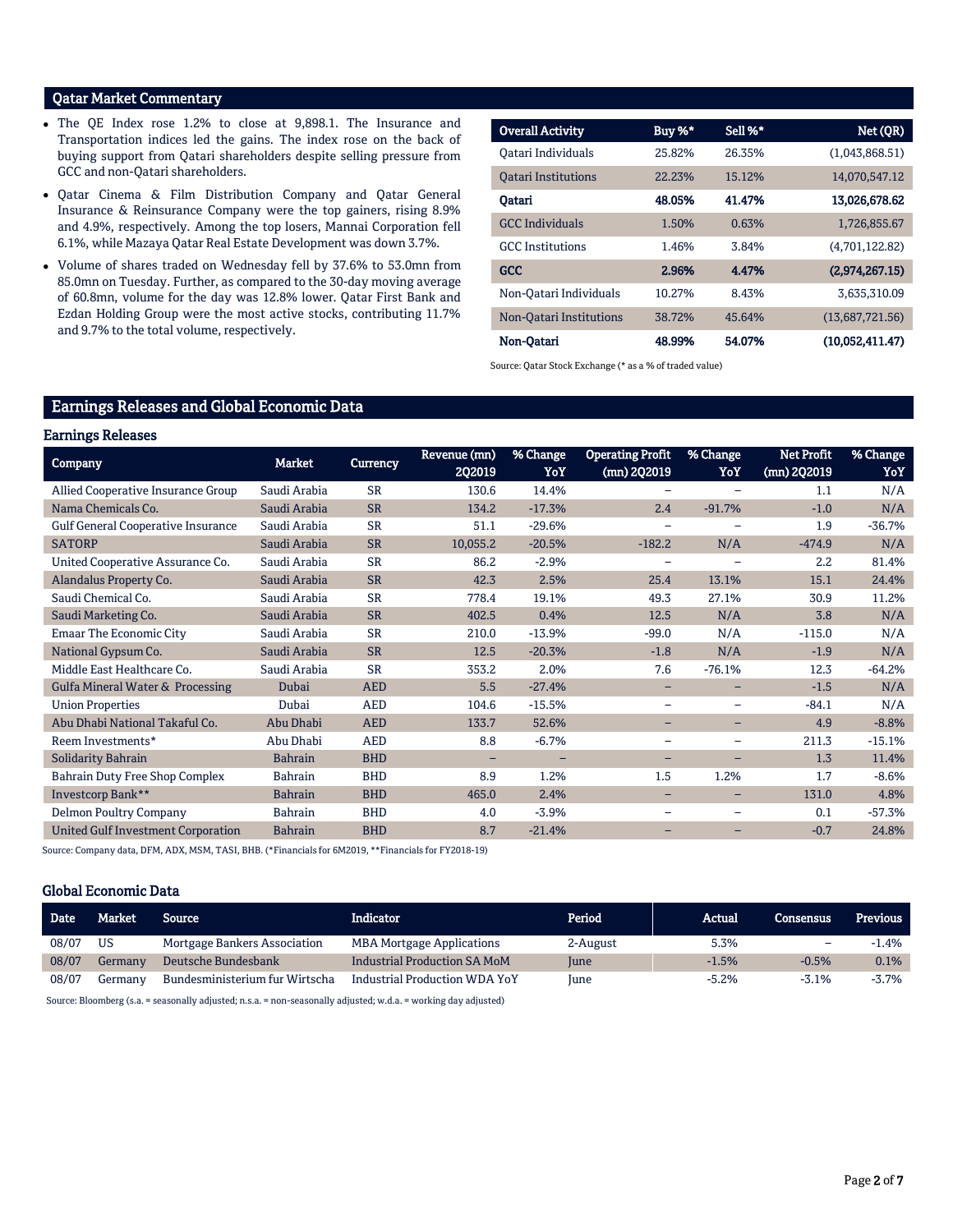## News

### Qatar

- MRDS posts net profit of QR13.6mn in 1H2019 Mazaya Real Estate Development Company (MRDS) disclosed the interim financial statement for the period ended June 30, 2019, where the statements showed a net profit of QR13,634,313 compared to previously reported net profit of QR16,209,410 for the same period of the previous year. During the year, the company had implemented International 'Financial Reporting Standard 16', which resulted in a restated net profit of QR31,763,041 for the same period of the previous year. The earnings per share amounted to QR0.012 for the period ended June 30, 2019 to earning per share amounted to QR0.014 and restated earnings per share amounted to QR0.027 for the same period of the previous year. (QSE)
- QSE announces Eid Al-Adha holiday Qatar Stock Exchange (QSE) announced Eid Al-Adha Holiday, which will be starting from August 11, 2019 up to August 13, 2019. The market will resume trading on August 14, 2019. This is based on the instructions received from the Qatar Financial Markets Authority. Wishing you Eid Mubarak! (QSE)
- QCB issues treasury bills worth QR600mn for August Qatar Central Bank (QCB) has issued treasury bills for August 2019 for three, six and nine months, with a value of QR600mn. According to a statement issued on QCB's website, the treasury bills are distributed as follows: QR300mn for three months at an interest rate of 1.98%, QR200mn for six months at an interest rate of 2.09%, and QR100mn for nine months at an interest rate of 2.11%. Qatar Central Bank's issuance of the treasury bills comes within the framework of its efforts to develop the monetary policy in the State of Qatar and increase its effectiveness and to strengthen the banking and financial system, as well as to activate the tools available for the open market operations as one of the monetary policy tools, and as an implementation of the mechanism of coordination between financial and monetary policies. (Peninsula Qatar)
- Qatar First Bank to recommend the approval of capital reduction through a special resolution in its EGM – Qatar First Bank (QFBQ) announced the agenda for its Extraordinary General Meeting (EGM) to be held on August 28, 2019. Agenda of the (EGM) are as follows: (i) Approval, by special resolution (available on QFBQ website), of the reduction of the share capital of the bank by 65% to QR700mn, subject to regulatory approval, (ii) Approval, by special resolution (available on QFBQ website), of the amendment of the Articles of Association, adding and amending some Articles in relation to the capital reduction & regulatory requirements, and (iii) Approving the exemption of Barzan Holding and Generic Engineering Co. from the limit in respect of related party transactions of the board members with the bank for the year 2019. (QSE)
- QIA acquires significant stake in Oryx Midstream Services The Qatar Investment Authority (QIA) announced that it acquired a significant stake in Oryx Midstream Services (Oryx), the largest privately-held midstream crude operator in the Permian Basin from an affiliate of Stonepeak Infrastructure Partners (Stonepeak). The total QIA investment in Oryx will be approximately \$550mn. The QIA has committed to invest in the

development of Oryx alongside Stonepeak. Since its founding in 2013, Oryx has established itself as one of the leading midstream operators in the Permian Basin in the Southwest of the US. The Oryx system transports crude oil to market hubs for ultimate delivery to the Gulf Coast. The system helps supply domestic refineries and the growing US export market. Upon completion of the remaining part of the system under construction, Oryxs total transportation capacity will exceed 900,000 barrels per day and access multiple takeaway options, providing customers the differentiated service flexibility they need to maximize the value of their production. (Gulf-Times.com)

- QCB's foreign reserves rise to QR196.2bn in July 2019 Qatar Central Bank (QCB) data indicated a significant increase in international reserves and foreign currency liquidity at the Central Bank. The QCB data showed the international reserves rose to the level of QR196.2bn in July 2019, Al Byraq Center for Economic and Financial Studies noted in its weekly analysis. Other foreign currency liquid assets (not included in the Bank's official reserves) are added to the international reserves. QCB's official reserves rose by QR2.9bn to about QR140.9bn in July, compared to the previous month. Total international reserves, with liquidity in foreign currency at the bank at the end of July from the previous month, increased by about QR1.57bn to reach about QR196.2bn, thus increasing by about QR29.6bn, or 18% of what it was at the end of May 2017 (just before the blockade), and increased by 9.3% compared to the end of 2018, amounting to QR179.4bn. The monthly increase in international reserves during July 2019 is attributable to the increase in QCB's portfolio of foreign bonds and treasury bills by about QR3.6bn, gold balances with the bank by about QR97.6mn, with the bank's balances with foreign banks declining by QR752.9mn. According to the annual comparison with July 2018, the bank's international reserves witnessed a big jump, rising by more than QR48bn, or 52%. This increase was distributed to all components of the bank's international reserves as follows: (i) The bank's portfolio of foreign bonds and treasury bills increased by about QR40.7bn or more than 103%, (ii) The bank's balances with foreign banks increased by about QR4.2bn or 8.7%, (iii) The bank's gold holdings increased by more than QR2.7bn, or more than 72%, and (iv) Increase in SDR deposits and the state's share in the International Monetary Fund by about QR485.8mn or 34.7%. (Peninsula Qatar)
- Qatar's July Financial Center PMI falls to 45.2 versus 47.2 in June – IHS Markit released Qatar's July financial center Purchasing Managers' Index, which showed that the index fell to 45.2 from 47.2 in June. This is the lowest reading since series began and fourth consecutive month of contraction. New orders also fell to 44.2 as compared to 46.3 in June. (Bloomberg)
- Newer hotels place Qatar's hospitality sector ahead in the Middle East - Younger and newer hotels have made Qatar's hospitality as one of the best in the Middle East, Al Asmakh Valuations and Research's Director, Gaurav Borikar has said. As reported, over 12mn online reviews between April 1, 2018 and March 31, 2019 have acknowledged the merit of Qatar's hospitality sector and ranked best in the Middle East. When compared to other neighboring countries, Borikar said, Qatar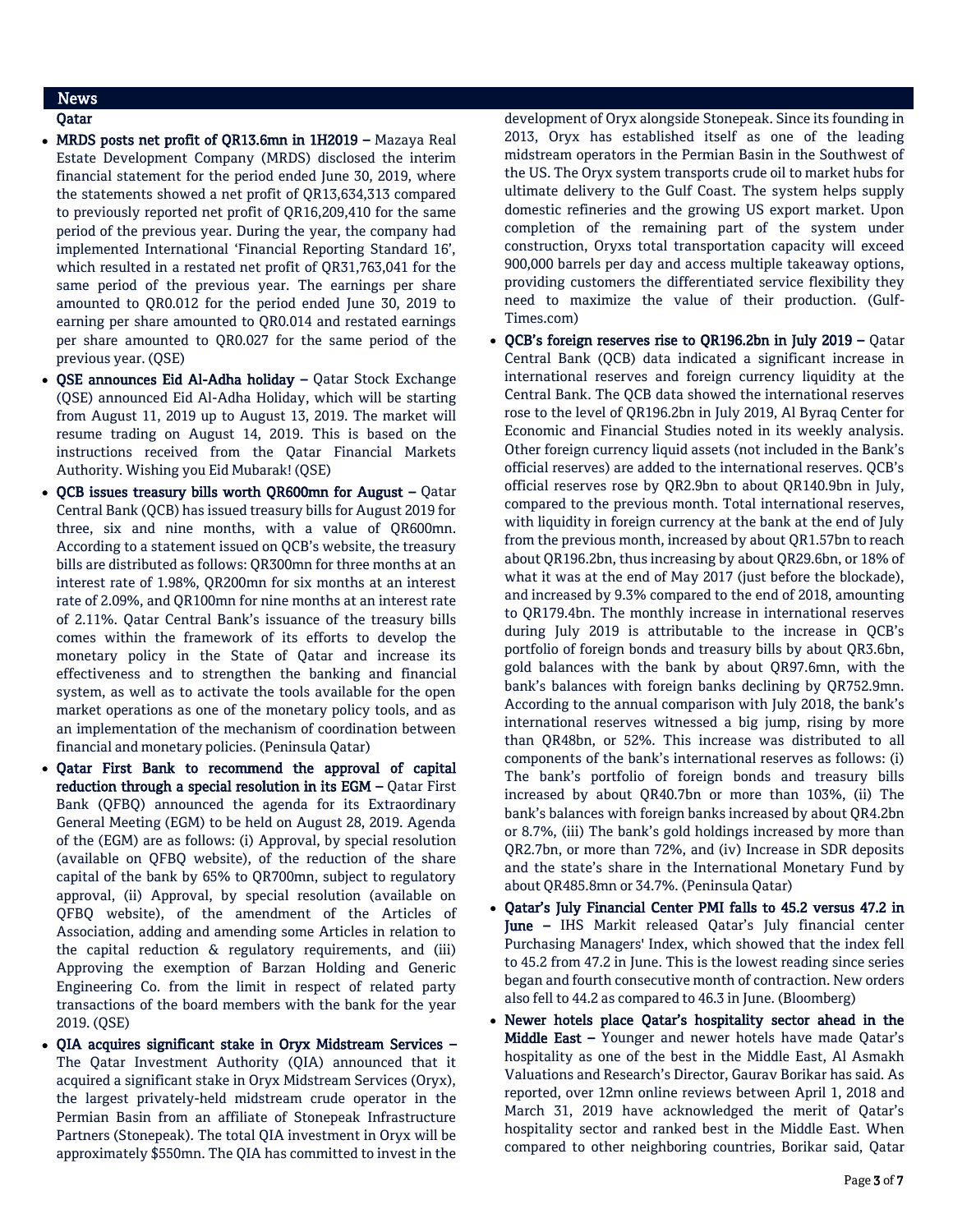has younger and newer hotels with up to date specifications and user-friendly technology. Qatar has currently a total of about 132 hotels of 3 to 5-star categories with around 26,700 rooms. Out of this figure, the 5-star group consists of about 12,320 rooms comprising 46% of total rooms available. The 4 star hotel segment has about 8,000 rooms, about 30% of total rooms available. "Based on our survey, the annualized Average Daily Rate (ADR) is about QR530 in 5-star category, about QR230 in 4-star and QR180 in 3-star categories," he said. The average annualized occupancy in 5-star categories is about 65%, in 4-star about 68%, in 3-star about 75% and in budget segment about 78%. The annualized RevPAR in the hotels under the 5-star category is about QR350, in 4-star is about QR160, and in 3-star category is about QR135. (Qatar Tribune)

#### International

- US banks limp away from hopes of interest margin expansion Big US banks are under pressure again, as policymakers around the globe have dashed any hopes that the industry might finally be able to earn more money on loans, after more than a decade of rock-bottom interest rates. The changes have stung major lenders, whose executives have long complained about the impact of low rates on lending income. During secondquarter earnings calls last month, executives from several major US lenders softened outlooks for net interest margins, some for the second time in 2019, according to the research firm Portales Partners. Meanwhile, Treasury yields fell to a nearrecord-low on Wednesday, with futures markets predicting the Fed will cut rates another three times by year-end. (Reuters)
- Trade group: Cost to US consumers, businesses of Trump's China tariffs surged in June  $-$  A whopping 74% increase in tariffs since last year added \$6bn in extra costs for US consumers and businesses, a pro-trade group stated as it warned additional tariffs threatened by President Donald Trump would further hit demand and hurt jobs. The US-China trade war has intensified this week after Washington branded Beijing a currency manipulator and stated it would impose 10% tariffs on the remaining \$300bn in Chinese imports, starting on September 1. Trump on Wednesday repeated his tough stance on China, saying his actions would ultimately benefit the American economy. The trade group, called Tariffs Hurt the Heartland, which includes the Americans for Free Trade coalition and Farmers for Free Trade, disagreed with Trump's position. It said the 74% rise from the same period a year ago was one of the highest monthly jumps on record. (Reuters)
- $\bullet$  Halifax: UK house prices unexpectedly fall in July British house prices unexpectedly dropped for a second month in a row in July, figures from mortgage lender Halifax showed, adding to signs that households are growing warier of making major financial decisions ahead of Brexit. Halifax stated house prices fell 0.2% on the month, compared with economists' forecasts in a Reuters poll for a 0.3% rise, while the annual growth rate for the three months to July dropped to 4.1% from 5.7%, also a sharper decline than expected. Halifax's annual house price growth rates remain elevated compared with other measures of British house prices - which point to a broadly flat picture - and Halifax stated its annual figures were boosted by weak prices a year earlier. The most recent official data, for the 12 months to

May, showed annual house price increases of 1.2%, and that prices in London fell by the most since 2009. (Reuters)

- German industrial output drops more than expected in June German industrial output fell more than expected in June, driven by weaker production of intermediate and capital goods, data showed, adding to signs that Europe's biggest economy contracted in the second quarter. Industrial output dropped by 1.5% on the month - a far steeper drop than the 0.4% decrease that had been forecast, figures released by the Statistics Office showed. May's reading was revised down to an increase of 0.1% from a previously reported 0.3% rise. (Reuters)
- Asian central banks flag growth concerns with surprising rate cuts – Asia central banks signaled major concerns on Wednesday about the outlook for economic growth, stunning markets with a series of surprising interest rate cuts and pointing to policymakers' dwindling ammunition to fight off a downturn. The moves came after trade tensions and slowing global growth prompted the US Federal Reserve to cut rates for the first time in a decade and the European Central Bank to signal policy easing. Australia's central bank eased policy in June and July. "Almost every tool in the box has been used to engineer a soft landing in the current economic cycle downturn," analysts at OCBC in Singapore said in a market note, arguing that limited stimulus options, given that rates are generally very low, were problematic. "We may stave off this recession with rate cuts - but when the accumulation of stresses comes due in the next downturn, the lack of monetary policy space is likely to result in a harder landing for the global economy," analysts said. (Reuters)
- China July exports surprise, rise 3.3%; imports fall 5.6% China's exports unexpectedly rose in July, growing 3.3% from a year earlier, customs data showed, despite mounting US trade pressure. Analysts polled by Reuters had expected exports would fall 2.0%, after a 1.3% decline in June. Imports in July fell 5.6% from a year earlier, less than a predicted fall of 8.3% and moderating from a 7.3% drop in June. That left China with a trade surplus of \$45.06bn in July, compared with a \$50.98bn surplus in June. Analysts had forecasted \$40bn. (Reuters)
- China's July forex reserves fall to \$3.104tn amid rising trade tensions - China's foreign exchange reserves fall by \$15.54bn in July to \$3.104tn, central bank data showed, as the Yuan came under pressure amid rising trade tensions with the US. Economists polled by Reuters had expected the country's reserves, the world's largest, would fall by \$18bn to \$3.101tn. The fall in July - which was only the second monthly drop this year - was due to changes in foreign exchange rates and prices of assets which China holds in its reserves, the foreign exchange regulator stated in a statement after the data release. China has been able to keep capital outflows under control over the past year despite the bruising trade war with the United States and weakening economic growth at home. Reserves have rebounded from an October 2018 low thanks to capital controls and rising foreign investments in Chinese stocks and bonds. (Reuters)
- RBI makes unconventional rate cut in bid to spur growth The Reserve Bank of India (RBI) lowered its benchmark interest rates for a fourth straight meeting on Wednesday with a slightly bigger than expected cut, underscoring its worries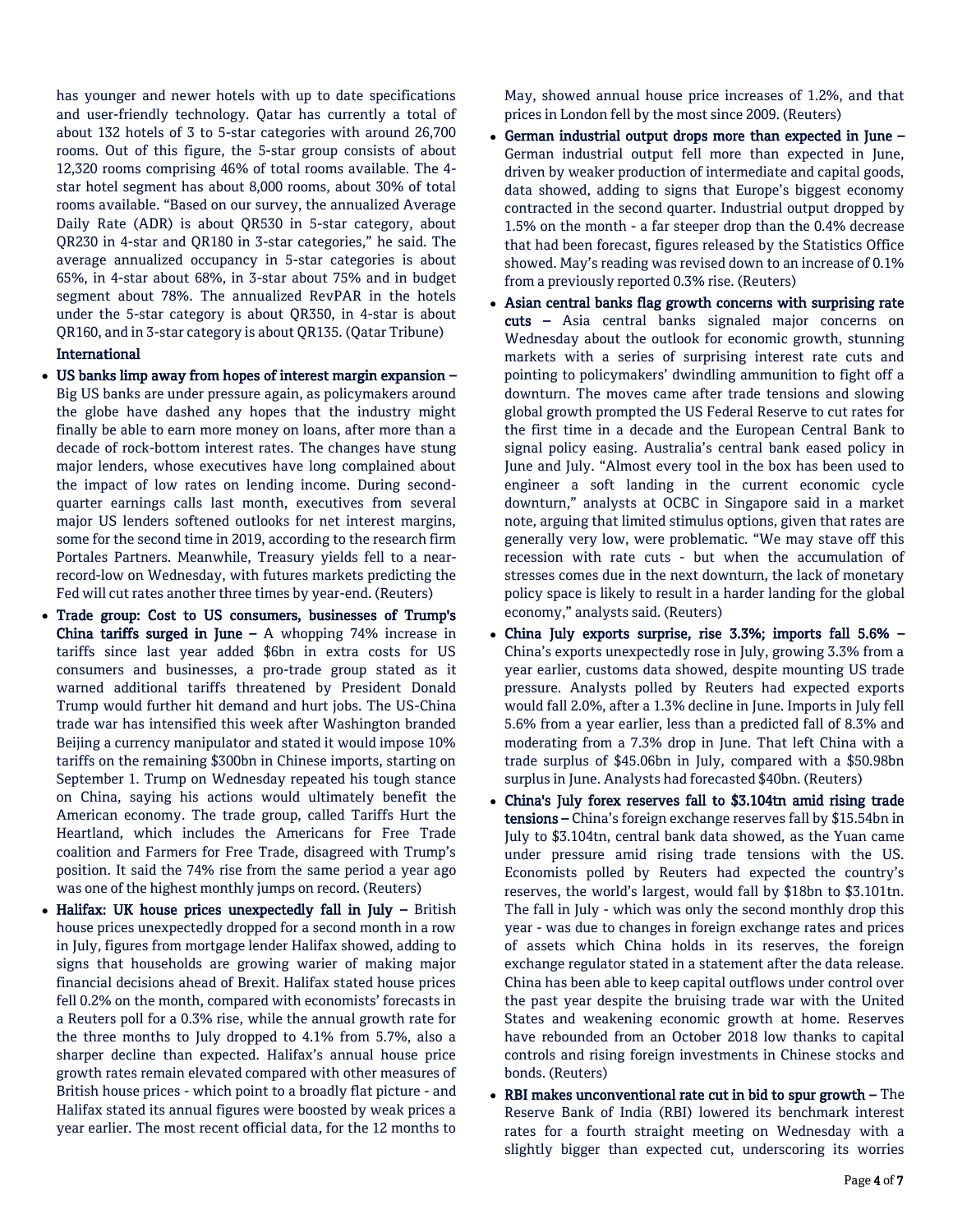about India's near-five year low economic growth pace. The sixmember monetary policy committee (MPC) cut the repo rate by an unconventional 35 basis points (bps) to 5.40%, just above a 25 bps cut predicted by 80% of the 66 analysts polled by Reuters last month. The RBI's move came hours after the New Zealand central bank's decision to cut its rates by a steep 50 bps, and just before the Bank of Thailand surprised the market by cutting its benchmark. (Reuters)

 Reuters poll: India's inflation likely edged up to nine-month high in July – India's retail inflation rose for the sixth straight month in July - the longest stretch of monthly increases since January 2016 - to a nine-month high, largely due to a continued rise in food prices, a Reuters poll predicted. Despite rising, inflation is expected to remain below the Reserve Bank of India's medium-term target of 4%, clearing the way for more policy easing. The July 31-August 6 poll of 30 economists showed retail inflation rose to 3.20% in July from a year ago, a touch above June's 3.18%. The expected rise in inflation was mainly based on an increase in food prices and fuel costs - the biggest components of the consumer price index. Food prices have risen due to lower-than-expected monsoon rains over the past two months. (Reuters)

#### Regional

- Saudi Aramco valuation gap persists as IPO talks resume Saudi Crown Prince, Mohammed Bin Salman is insisting on a \$2tn valuation of oil firm Saudi Aramco, even though some bankers and company insiders say that the Kingdom should trim its target to around \$1.5tn, industry and banking sources said. With Saudi Aramco talking again to banks about an Initial Public Offering (IPO), its board is meeting later this week and will probably hold a discussion about the company's value, a source said. Prince Mohammed put a \$2tn valuation on the state company in early 2016 when he first proposed a share sale to diversify Saudi Arabia's economy beyond oil. He has stuck with that valuation, according to the source close to Saudi Aramco. Over the past three years, countries have accelerated efforts to shift away from fossil fuels to curb global warming, putting oil prices under pressure. A valuation gap could hinder any share sale. "If the market didn't value Aramco properly, there is no rush to IPO, they can always postpone," sources said. "They have the right tools to maneuver and aren't in a weak position to IPO Aramco unless with a valuation that achieves the objectives of the vision and the national interest." Even at the lower end of estimated valuations, Saudi Aramco's IPO would create the world's largest public company. It would also bring unprecedented scrutiny on the Kingdom. The initial plan to sell a 5% stake in Saudi Aramco was meant to raise funds for Saudi Arabia's sovereign wealth fund to invest in nonoil sectors. When the IPO was shelved, the wealth fund sold a majority stake in petrochemicals company Saudi Basic Industries Corp. (SABIC) to Saudi Aramco for \$69bn instead. (Reuters)
- SoftBank says second Vision Fund could start investing soon, bags big gains on first – SoftBank Group Corp's second Vision Fund could start investing as soon as next month, founder and Chief Executive, Masayoshi Son said, as the technology conglomerate reported a leap in profits at its first \$100bn fund. SoftBank stated last week it has secured \$108bn in pledges for

its Vision Fund 2 (VF2) from participants including Microsoft Corp and Apple Inc, without breaking out their individual contributions. The anchor investors from the first fund, Saudi Arabia and Abu Dhabi, are showing high interest in taking stakes and negotiations are ongoing, Son said after SoftBank turned in first-quarter operating earnings that blew past consensus estimates. That result was aided by a stellar performance at the first Vision Fund, whose operating profit jumped 66% on year to \$3.74bn for the three months ended June. SoftBank is relying on proceeds from the first Vision Fund (VF1) along with other assets to bankroll its \$38bn contribution to the second fund. "Vision Fund 2 could start investing pretty soon, next month or the month after," Son said. (Reuters)

- SIBC's reported net loss of SR284.7mn in 2Q2019 Saudi Investment Bank (SIBC) recorded net loss of SR284.7mn in 2Q2019. Total operating profit fell 1.2% YoY to SR663.1mn in 2Q2019. Total revenue for special commissions/investments rose 11.1% YoY to SR974.6mn in 2Q2019. Total assets stood at SR98.0bn at the end of June 30, 2019 as compared to SR102.0bn at the end of June 30, 2018. Loans and advances stood at SR56.9bn (-4.1% YoY), while customer deposits stood at SR66.8bn (-6.3% YoY) at the end of June 30, 2019. (Tadawul)
- UAE's June consumer prices fall 0.03% MoM and 1.49% YoY Federal Competitiveness and Statistics Authority in Dubai published UAE's consumer prices which showed that prices fell 0.03% MoM in June as compared to a rise of 0.97% in the previous month. The consumer prices fell 1.49% YoY. (Bloomberg)
- AGTHIA plans Gulf acquisition AGTHIA may acquire a business worth more than AED150mn in a Gulf country before year-end, CEO, Tariq Al Wahedi said. "We are actively looking for expansion everywhere and we will continue to that going forward," he added. It is looking to expand in South East Asia and East Africa through acquisitions. (Bloomberg)
- ADNOC acquires 10% stake in Vitol oil-storage unit Abu Dhabi National Oil Co. is acquiring a 10% stake in Vitol Group's worldwide fuel-storage business, boosting its capacity to store and supply crude in key export markets. The government-run oil producer will make 'a strategic investment' in Rotterdambased VTTI, ADNOC stated, without specifying how much it's paying for the stake. VTTI owns and operates storage terminals in 14 countries including in Asia, Africa and Europe. ADNOC sells most of its crude to Asia. Abu Dhabi, capital of the United Arab Emirates, holds about 6% of the world's crude, and ADNOC has invested heavily in oil-storage facilities at home and abroad. The company currently has crude-storage agreements with India and Japan. At the same time, Abu Dhabi is revamping ADNOC's operations, selling stakes to outsiders to raise cash as it tries to forge an economy less dependent on oil. "By bringing in ADNOC as a shareholder in VTTI, we've got the opportunity now to further expand that company, take it to new markets and bring new opportunities to the three shareholders," Vitol Chief Executive Officer, Russell Hardy said. Vitol, the world's biggest independent oil trader, and Australiabased IFM Global Infrastructure Fund will each hold 45% of VTTI, once the deal is completed. VTTI's facilities can store about 60mn barrels of oil, and much of the storage "is complementary to ADNOC's natural trade flows," according to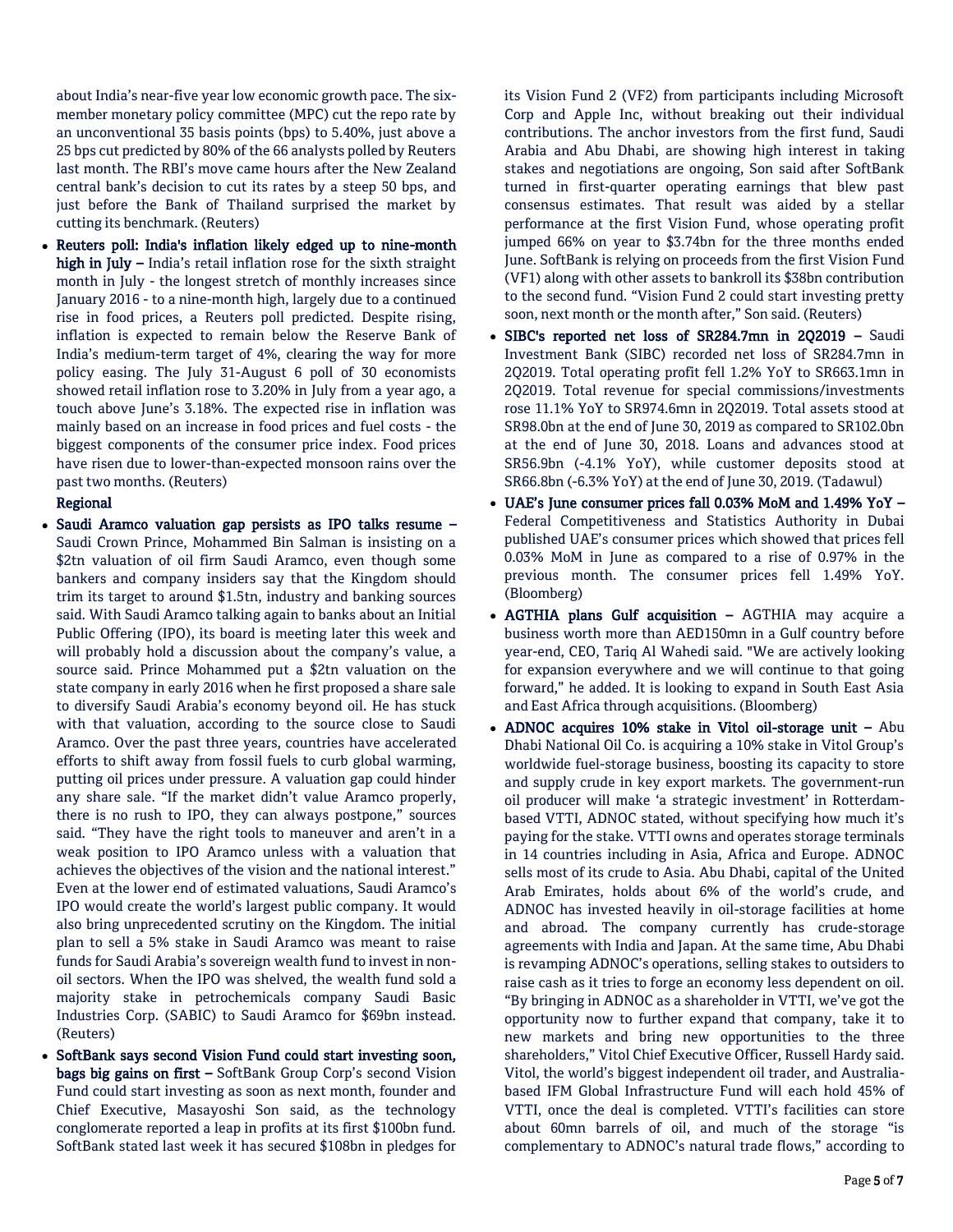the statement. The deal will also improve ADNOC's capabilities at its main storage hub, the UAE port of Fujairah, the company stated. (Bloomberg)

- INVESTB reported net loss of AED180mn in 1H2019 Invest Bank (INVESTB) recorded net loss of AED180mn in 1H2019, as compared to a net loss of AED72mn in 1H2018. Net interest income fell 48% YoY to AED115mn in 1H2019. Operating income fell 40% YoY to AED204mn in 1H2019. Total assets stood at AED11.7bn at the end of June 30, 2019 as compared to AED14.0bn at the end of December 31, 2018. Loans and advances stood at AED9.3bn ( -8% YTD), while customers' deposits stood at AED9.5bn ( -18% YTD) at the end of June 30, 2019. (ADX )
- Investcorp annual net profit up 5%, cuts private equity coinvestments - Bahrain-based Investcorp stated that its net profit rose 5% in its latest financial year, helped by higher fee income, however the asset manager cut private equity co investments by almost a fifth to reduce risk on its balance sheet. The move was aimed at allowing the firm to navigate the current economic cycle amid trade and geopolitical tensions, Chief Financial Officer of Investcorp, Jan Erik said. The creation of a European private equity fund with Coller Capital, a secondary private equity transaction with HarbourVest on a mature technology fund and other private equity exits reduced co -investments in its private equity business by 19% to \$505mn, the firm stated. Jan Erik said the firm has access to \$1.1bn of liquidity, while the capital adequacy ratio of the firm has also risen to 33.8% for the year ended June 30, up from 31.5%. "The balance sheet is carrying less risk now than last year," he said. "That is another way of saying we have more dry powder." Investcorp stated its net profit rose 5% to \$131mn, as fee income climbed 17%. Assets under management rose \$1.9bn to \$28.2bn in its last financial year. (Reuters)
- Bahrain's Investcorp raises \$436mn loan to refinance debt Investcorp Bank, the Bahrain -based alternative investor backed by wealthy Middle Eastern families, raised a \$436mn loan to replace an existing facility. The deal closed "with an overwhelming participation from the existing lenders," Investcorp's Head of Treasury, Daniele Vecchi said. The four year loan with an option to extend for one year replaces a \$400mn facility, carries a better price and has a longer maturity, he said. Investcorp's assets under management climbed to \$28.2bn at the end of June from \$26.3bn a year earlier. Investcorp will complete the process of surrendering its wholesale banking license and turning into a holding company this summer. The change will be "largely invisible to clients and to the rest of the market," CFO, Jan Erik said and new structure will be more aligned to global asset management peers. Investcorp's regulatory capital requirement will disappear with license surrender; company uses economic capital to manage risk appetite, which is more conservative than regulatory capital. (Bloomberg)